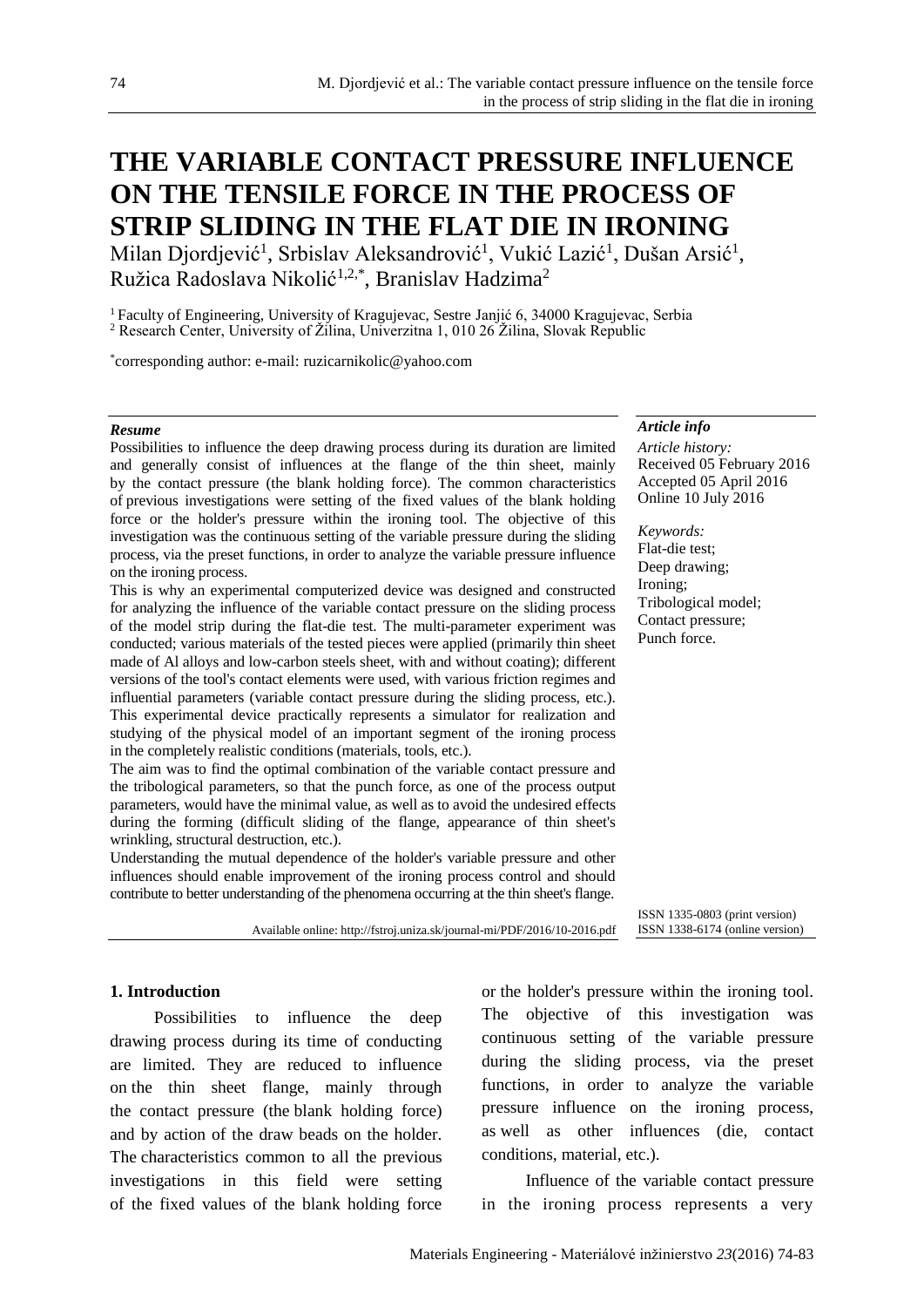interesting current topic of research with the aim of discovering the new possibilities for control of this process. This is why the physicaltribological models are being developed. The most present is the model of the strip sliding between the flat surfaces, investigated in numerous papers in this area [1 - 5]. The problems of the ironing process modeling at the flange between the flat contact surfaces of the holder were considered in those papers. The tribological models were formed in the completely real environment: material, tool and machine, contact conditions, etc. In the majority of investigations, researchers were monitoring the variation of the friction coefficient and the punch (deformation) force, by varying the mentioned real conditions in which the process is conducted. They were using the dies with surfaces of different roughness. Different contact conditions were realized, not only by varying the states of the dies contact surfaces, but also by application of several types of lubricants for ironing and thin sheets with various coatings (Al and steel sheets), as well. In addition, it is possible to vary the sliding speed of the strip [6, 7]. The objective of the majority of investigations was to control the output parameters of the ironing process. The tendency is to obtain the least values of the friction coefficient and the deformation forces, on one hand, while on the other to obtain the parts of the desired geometry, without defects on the flange (wrinkles) [8 - 10].

Fratini et al. in [1] presented experimental investigations of the friction coefficient during the sliding of the thin sheet strips. The measurement system for the data acquisition was relatively simple and it monitored the variation of the force at the strip during the sliding process. The device enabled application of strips made of different thin sheets, as well as the cylindrical tool made of various materials. It was possible to set different contact conditions depending on the applied lubricant, coating on the material and the tool, roughness, etc. The obtained results were reliable, applicable

in the thin sheets ironing processes, with the similar schematics of sliding. Szakaly and Lenard [2] were using a massive constructed device with the large contact surface. The contact pressure had constant values within range 1 to 15 MPa. Only one regime of the mixed friction was realized while the tool roughness was varied. Results obtained for the friction coefficient dependences mainly confirmed the known influences. The friction coefficient decreases for the higher speeds and contact pressures. However, the higher roughness did not always result in increase of the friction coefficient values. Figueiredo et al. in [3] presented experimental investigation of the friction coefficient in thin sheets on the two models. Results show that the test by the crossed sliding produced the lower values of the friction coefficient and that the reason for that probably was somewhat higher value of the contact pressure. In addition, they noticed that the friction coefficient decreased with realized number of passes due to the running-in process of surfaces. Coello et al. [4] presented voluminous investigation of the effects of the strip sliding between the flat surfaces. The thin sheet was made of the high strength steel with zinc coating and roughness in the form of bumps. Due to such roughness, it was expected that micro-pockets of lubricant would be formed and maintained what would cause the more favorable lubricating conditions. Authors have determined dependences of the friction coefficient on the sliding speed and the contact pressure for various lubricating conditions. The friction coefficient was decreasing with increase of the sliding speed and pressure, but not with increase of the lubricant layer's thickness. Kalbarczyk et al. [5] were monitoring the variation of the friction coefficient in terms of the contact pressure, temperature and applied lubricants. Besides the expected influences, authors especially emphasized that the effect of lubricants was significantly lower in thin sheets with the aluminum coating. Manoylov et al. [6] were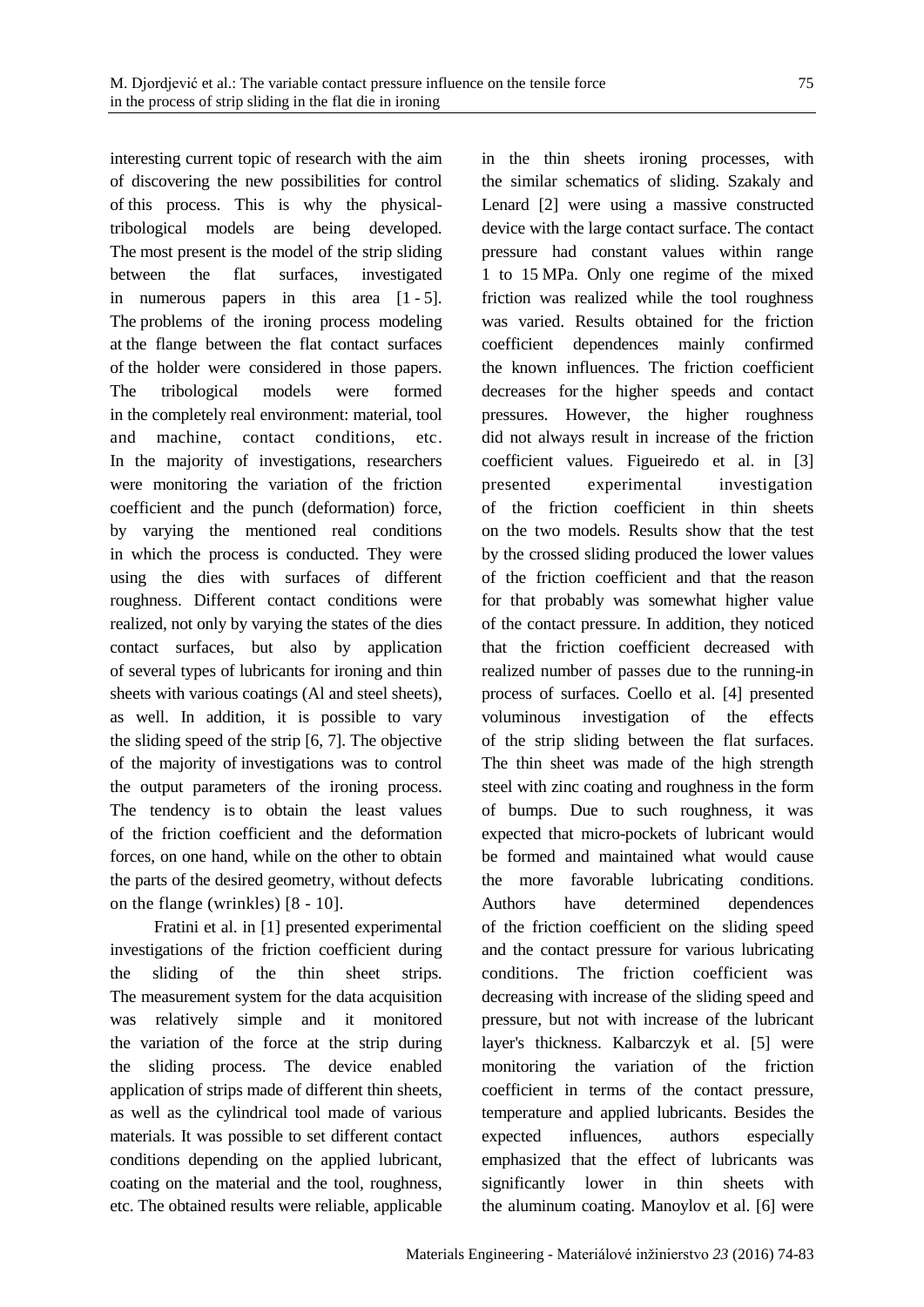considering the possibility of solving the dry contact problems that arise when the lubricant film is not thick enough to prevent the contact between the working surfaces. For that purpose, they were using the simple elastic-plastic model whose results were compared to results obtained by the FEM modeling of the rough surfaces contacts. Kondratiuk and Kuhn [7] were considering the friction and wear behavior of coatings during the hot sheet strip drawing. They were comparing the friction coefficient and worn mass loss in coated strip drawing of two coating alloys – Al-Si and the Zn-Ni. The electro-plated Zn-Si after the heat treatment had higher mass loss, but the lower friction coefficient, while the Al-Si coated blanks had more aggressive wear behavior, i.e. the adhesive wear to the die. Ghiotti and Bruschi [8] were studying the tribological behavior of the DLC (diamond-like-carbon) coatings as solution to appearance of the dry contact between the blank and the tool surfaces. They concluded that in the lubricated conditions the type of coating does not significantly influence the friction coefficient. However, in the dry coating conditions only the DLC coating has the friction coefficient value lower than in the lubricated conditions. Lee, Keum and Wagoner [9] were modeling the friction caused by different lubricants and surface roughness by designing the sheet metal friction tester. They verified the validity and accuracy of their model by comparing the tribological parameters results, obtained by the model, to experimental measurements' results. Kirkhorn et al. [10] were studying the influence of the tool steel microstructure on the friction in sheet metal forming. They concluded that the direct correlation between the amount of carbides in different steels and the friction coefficient during the sheet forming could not be reliably established. Bachchhav et al. [11] were studying the influence of various types of lubricants on tribological phenomena during the ironing process and they have ranked the tribological parameters according to their influence

of the metal forming. Kalbarczyk et al. [12] considered the influence of three different oils of the scuffing of the concentrated friction joints with the low-friction coated elements, by the four-balls scuffing test. They were studying the PVD (plasma-vapor-deposited) coatings and concluded that the coatings take the role of additives to the lubricants used in the process. Djordjević et al. [13, 14] were studying the influence of different lubricants types on the multi-phase ironing process, while Pena-Paras et al. [15] considered the properties of the nano-lubricants and their properties under the extreme pressure during the ironing process. Addition of copper or titanium nano-particle additives to various lubricants results in increase of the load-carrying capacity of those lubricants and of the seizure loads, as well.

## **2. Experimental equipment and conditions**

The experimental device, which was developed for this research, represents a simulator for realization and studying of the physical model of an important segment in the deep drawing process in the completely real conditions. The structure of the device consists of the hydraulic, electrical and mechanical modules. The hydraulic module consists of hydraulic aggregate (the pump, reservoir, filter, regulatory valve and the three-position distributer with manual control) and it provides the necessary pressure. The electric module provides reliable power to all the components and programmed control of the hydraulic system, to realize the functional pressure variations. The mechanical module (Fig. 1a) is the part of the device, which realizes the pulling of the sample between the two contact elements. It is mounted on the hydraulic press, which provides the pulling action, while the pressure of the sliding elements is realized by the hydraulic module.

The two materials of the working pieces were applied in the form of thin strips made of the Al alloy and the low-carbon steel thin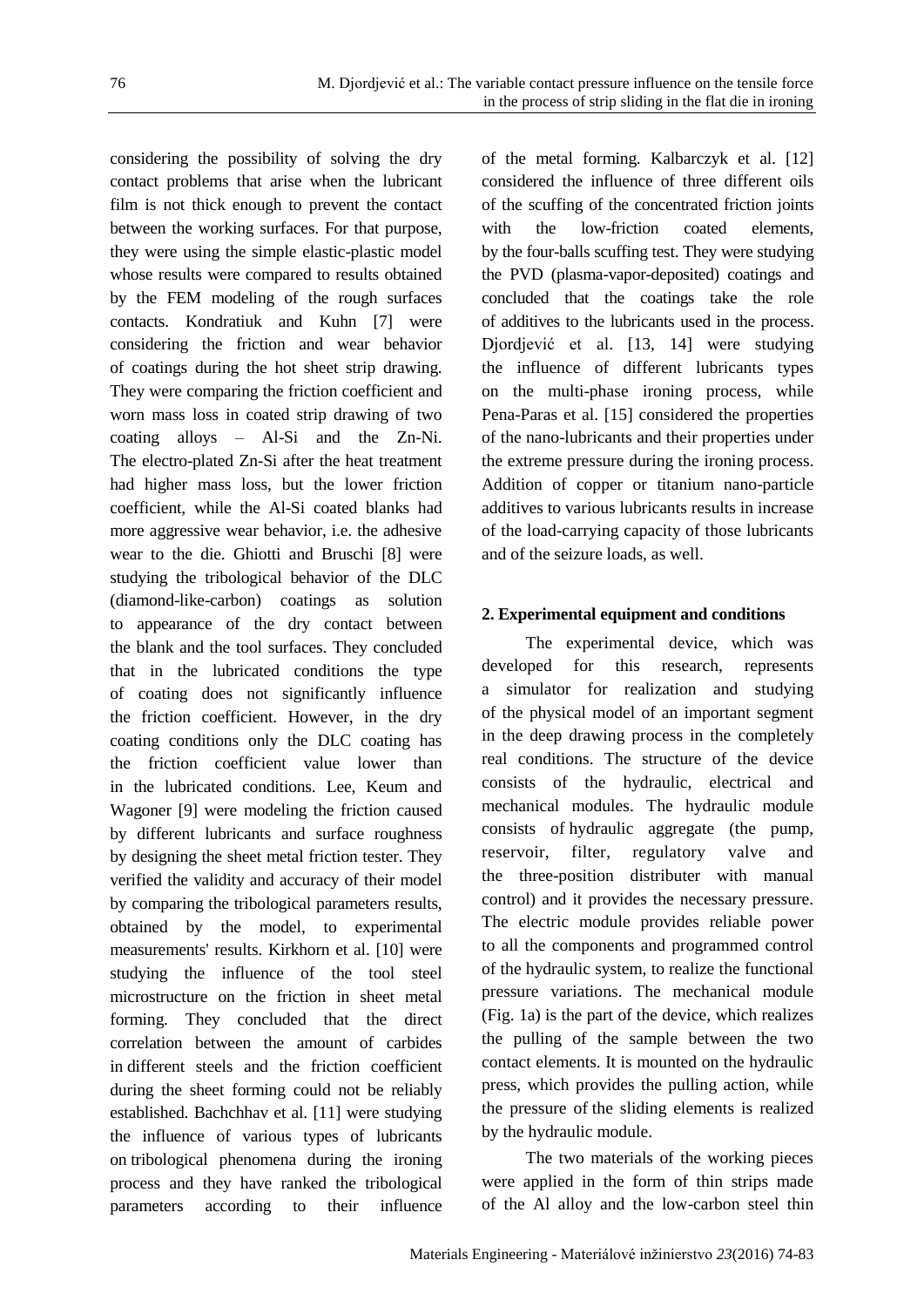sheets. The contact elements were prepared in two versions (Fig. 1b, c); the two friction regimes were applied (lubricating grease based on  $MoS<sub>2</sub>$  and oil for deep drawing) and four functions of the contact pressure variation, which is being set simultaneously during the process.



*a) mechanical part of the device*



*b) contact elements with polished surface*



*c) contact elements with the TiN coating. Fig. 1. Mechanical part of the device with sliding elements. (full colour version available online)*

The pressure functions are predefined in advance and they are set by the electromodule (micro controller), which controls the hydraulic system (Fig. 2). The pressure is being set simultaneously during the drawing process and it is coupled with the pulling action provided by the hydraulic press. The setting time of functions is 180 s, what corresponds to the drawing step of 60 mm (Figs. 3 and 4).

## **3. Results and discussion**

In Figs. 3 and 4 are presented graphs of the punch forces for samples made of the aluminum alloy and the low carbon steel thin sheets, for the four pressure functions shown in Fig. 2. The following conditions were applied for both materials' thin sheets: polished flat surfaces, the grease based on  $MoS<sub>2</sub>$  (Fig. 3), the TiN coating on the flat surfaces of the contact elements and deep drawing oil (Fig. 4). Besides the same conditions for both materials, there is a slight difference in the punch force values, though the trends on the curves are similar. There are somewhat higher values for all the contact pressure functions for the steel sheets. This could be explained by the better retaining of the lubricant on the aluminum sheets than on the steel one. In addition, the aluminum sheet is more deformable and it possesses better machinability than the steel sheets, thus the smaller punch forces are needed for its forming.

From both graphs in Fig. 3 one can notice that the highest values of the punch force were obtained by application of the pressure functions P2 and P3 (Fig. 2). The P2 function is of the increasing character and so is the P3 function up to the half of the step.

Increasing of the punch force worsens the sliding conditions, especially for the P2 functions, since the pressure gradually increases and it could squeeze out a large portion of the lubricant. For the P3 function, one could notice the prominent increase of the punch force in the first half of the step; with the pressure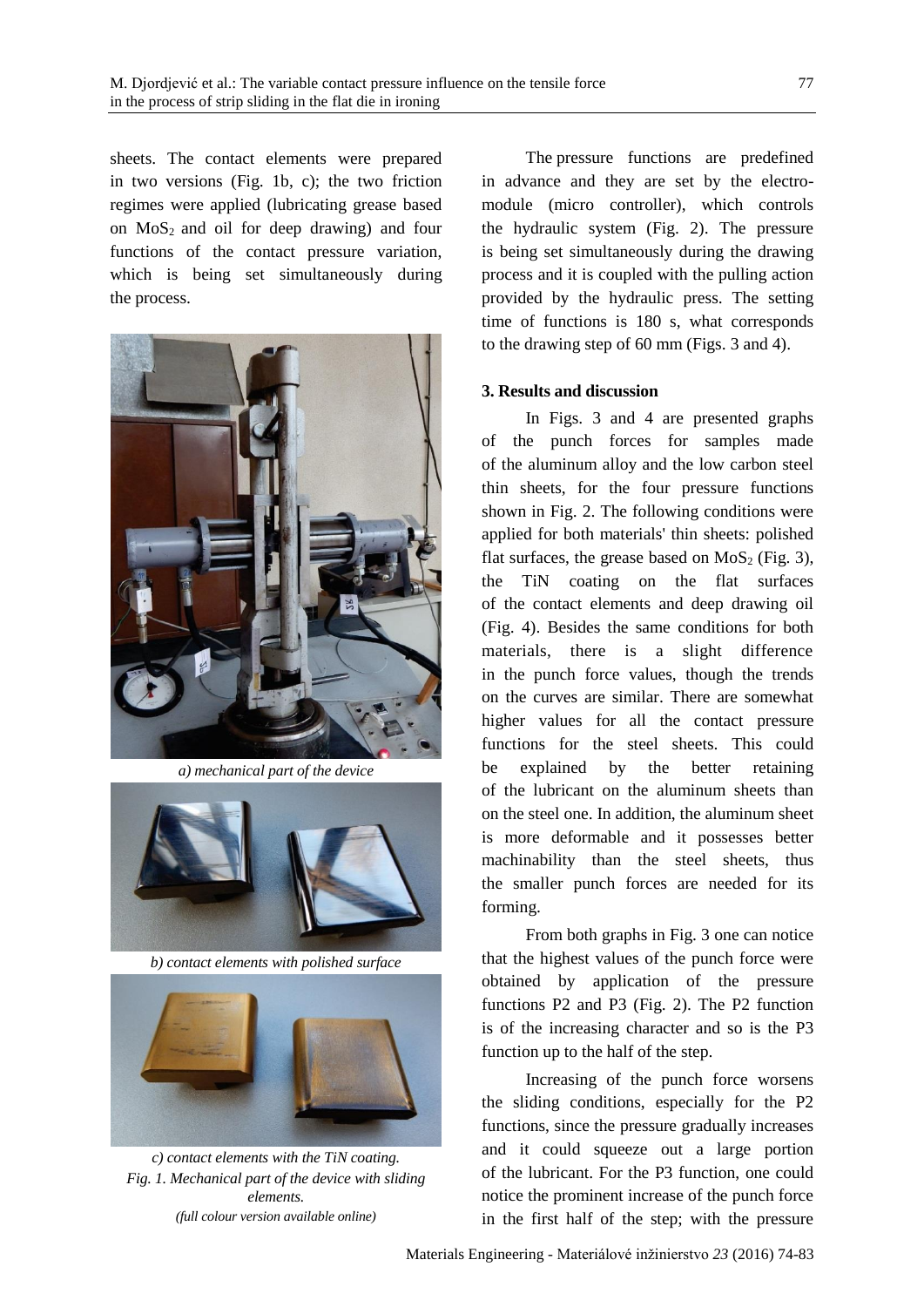decrease in the second half the sliding conditions are improving and accordingly the punch force curve decreases. For the P1 and P4 functions, one could notice lower values of the punch force (Fig. 3a, b), what is a consequence of the decreasing character of pressure. The punch forces values thus show that it is better to start the process with the maximal pressure and then decrease it gradually during the drawing step (P1 and P4), than to start with the lowest pressure (P2 and P3) and then increase it gradually. One of the reasons for such behavior is the better retaining of the lubricant during the decreasing pressure phase, what was confirmed by experiments. The pressure curve P4 decreases more intensively in the first part of the step than the P1 curve during the whole step, thus the values of the punch force are lower for the P4 pressure curve.

In the second case are presented graphs of the punch force realized in somewhat different tribological conditions, (Fig. 4). The flat contact surfaces are coated by the titanium nitride (TiN) and as a lubricant the oil for deep drawing was applied. This oil, as it is known, has worse lubricating properties than the  $MoS<sub>2</sub>$  based grease. Those are the reasons that the significantly higher values of the punch forces were obtained for both strips, since sliding is more difficult. The high values of the contact pressure only augment the effect of the worsen lubricating by the oil. It possesses lower viscosity and density than the  $MoS<sub>2</sub>$  based grease, thus it can easier be squeezed out of the contact zone.

The highest values of the punch forces were obtained for application of the decreasing pressure function P1. It has the highest values of the contact pressure at the beginning of the step and at that moment the oil is squeezed out, what, as a consequence, has difficult strip sliding, even stopping (seizure).

The P1 curve has the slow decreasing trend so the "braking" effect is being extended up to the half of the step, all the way to the point when the pressure reaches the value when the sliding becomes possible. The complete seizure results in thin sheet elongation, what could be concluded based on the punch force graph trend, which resembles the uniaxial tension diagram (P1, Fig. 4a, b). On the P2 and P4 punch force graphs one could notice the constant tendency at the beginning of the step, which could be explained by the strip skidding within the punch jaws, as a results of the difficult sliding. The punch force starts to increase from the moment when the blank holding force within the jaws supersedes the value that causes the constant pressure.

For the case of the P4 curve, the highest values of pressure at the beginning of the step are quickly superseded due to the more intensive decreasing trend (Fig. 2b) with respect to the P1 curve (Fig. 2a), thus as a results the difficult sliding does not occur and values of the punch force are very low during the large portion of the step (Fig. 4a, b). The punch force graph is completely in accordance with the pressure curve P4, i.e. the force has the lowest values at the portion of the step where the pressure is the least and the highest values at the beginning and at the end of the step. The P4 curve could be considered as the optimal pressure variation since the values of the punch force are the lowest of all the applied pressure functions, regardless of the fact that the lubricating is done by oil or the  $MoS<sub>2</sub>$  based grease. For the force graphs obtained by application of the P2 and P3 pressure functions the similar conclusions could be drawn for this case as for the case when lubrication was done with the  $MoS<sub>2</sub>$  based grease.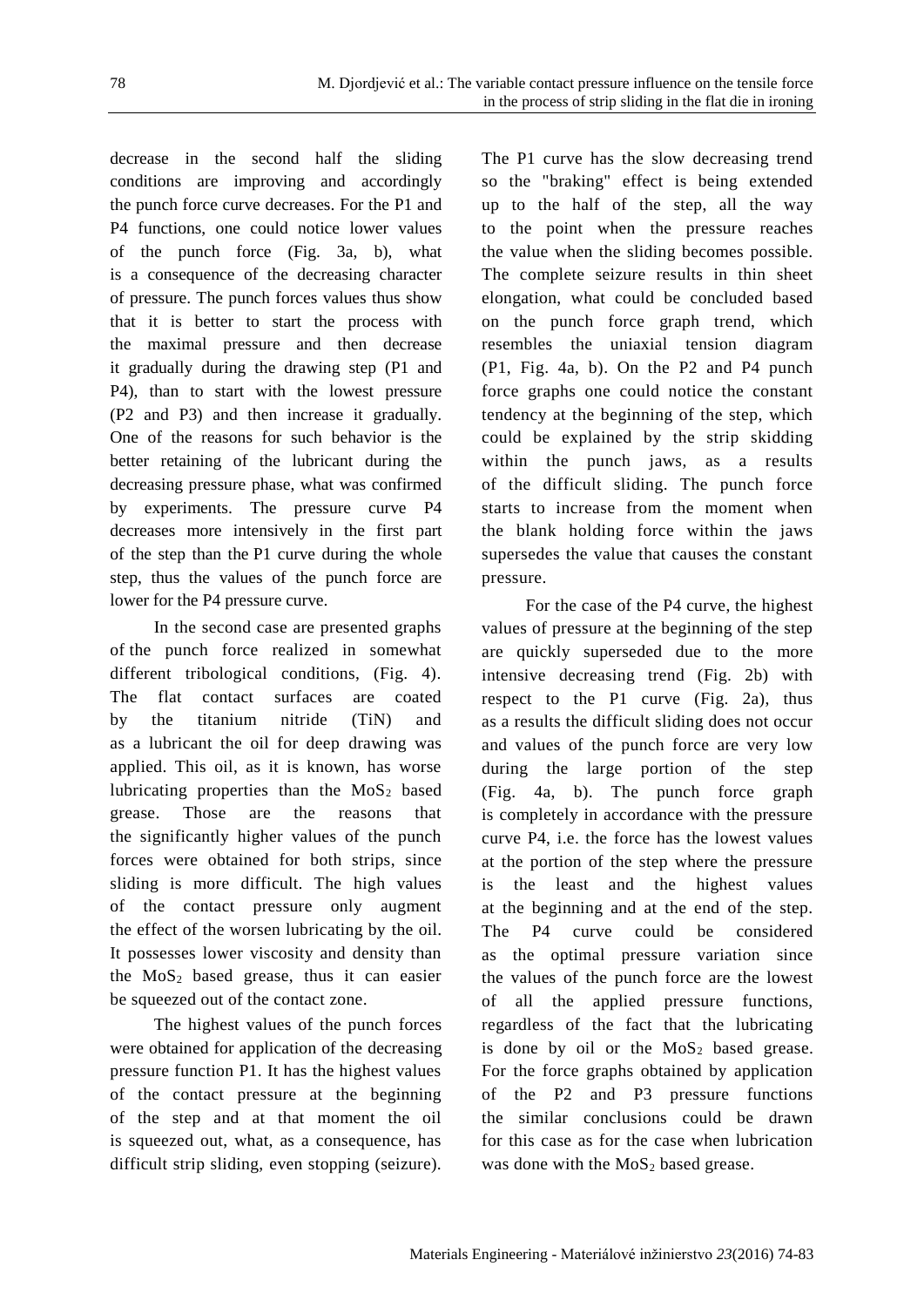

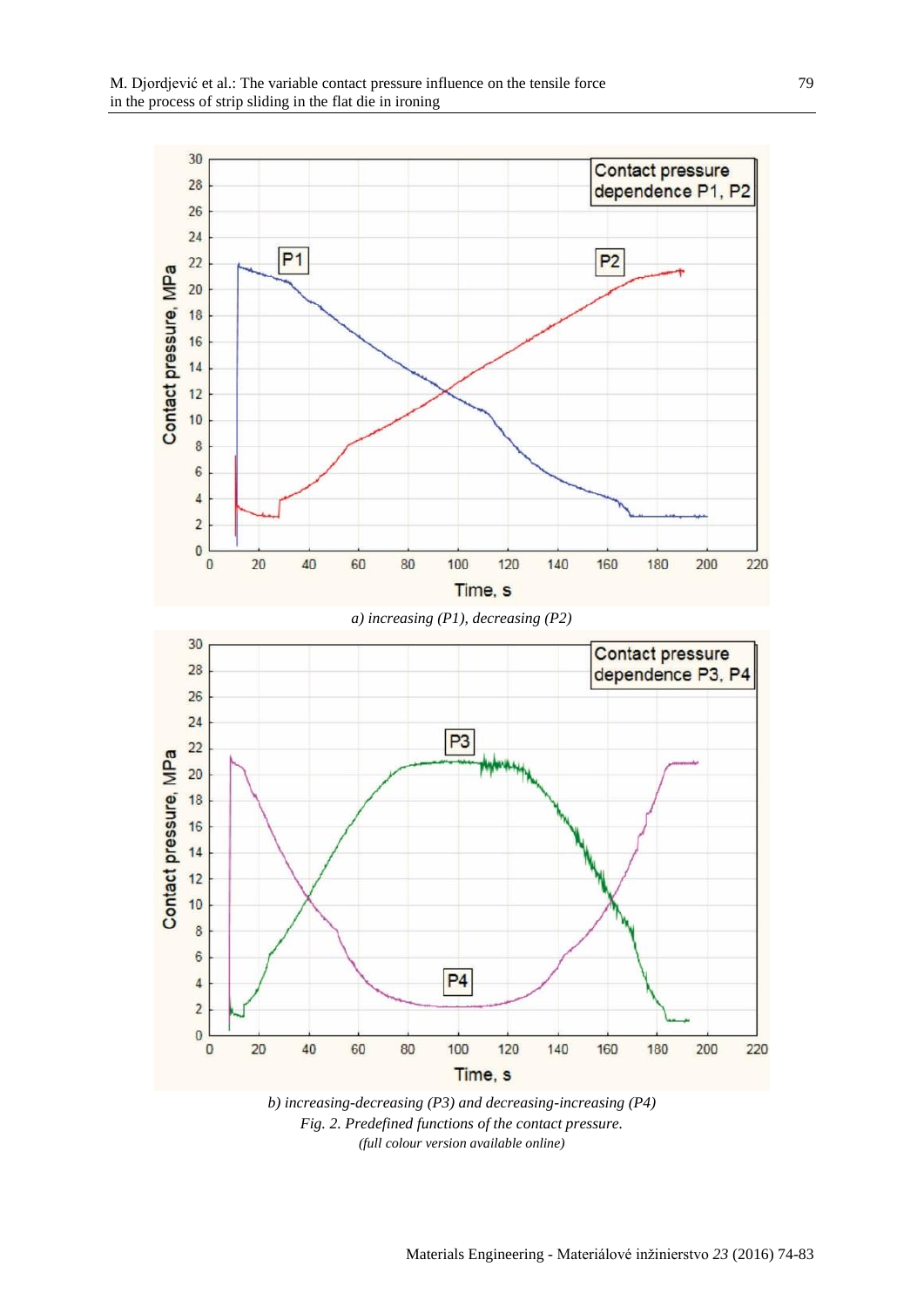

*Fig. 3. The punch forces graphs for the strip sliding between the polished contact surfaces and the MoS2 based lubricating grease. (full colour version available online)*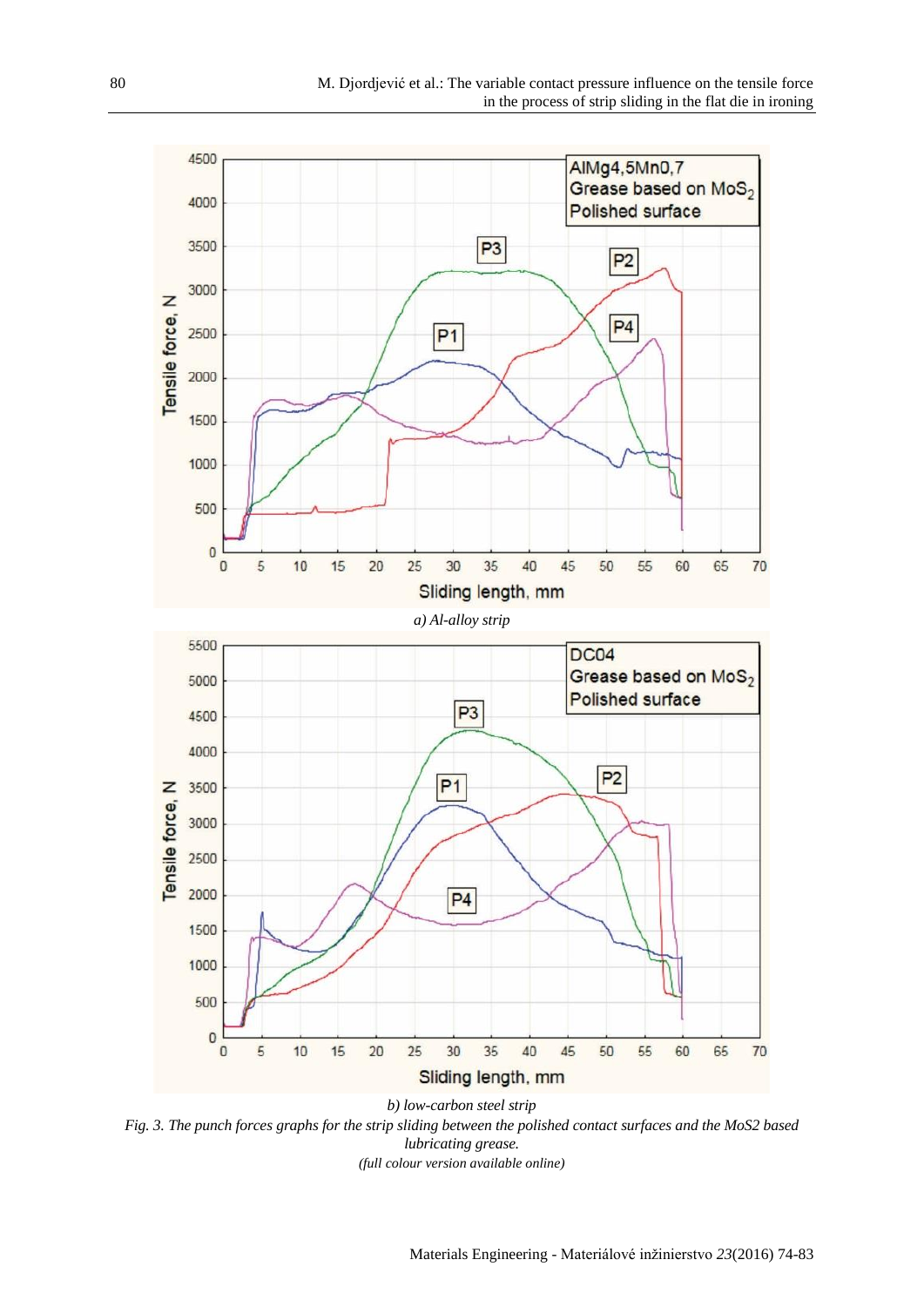

*Fig. 4. The punch forces graphs for the strip sliding between the contact surfaces with the TiN coating and the deep drawing oil. (full colour version available online)*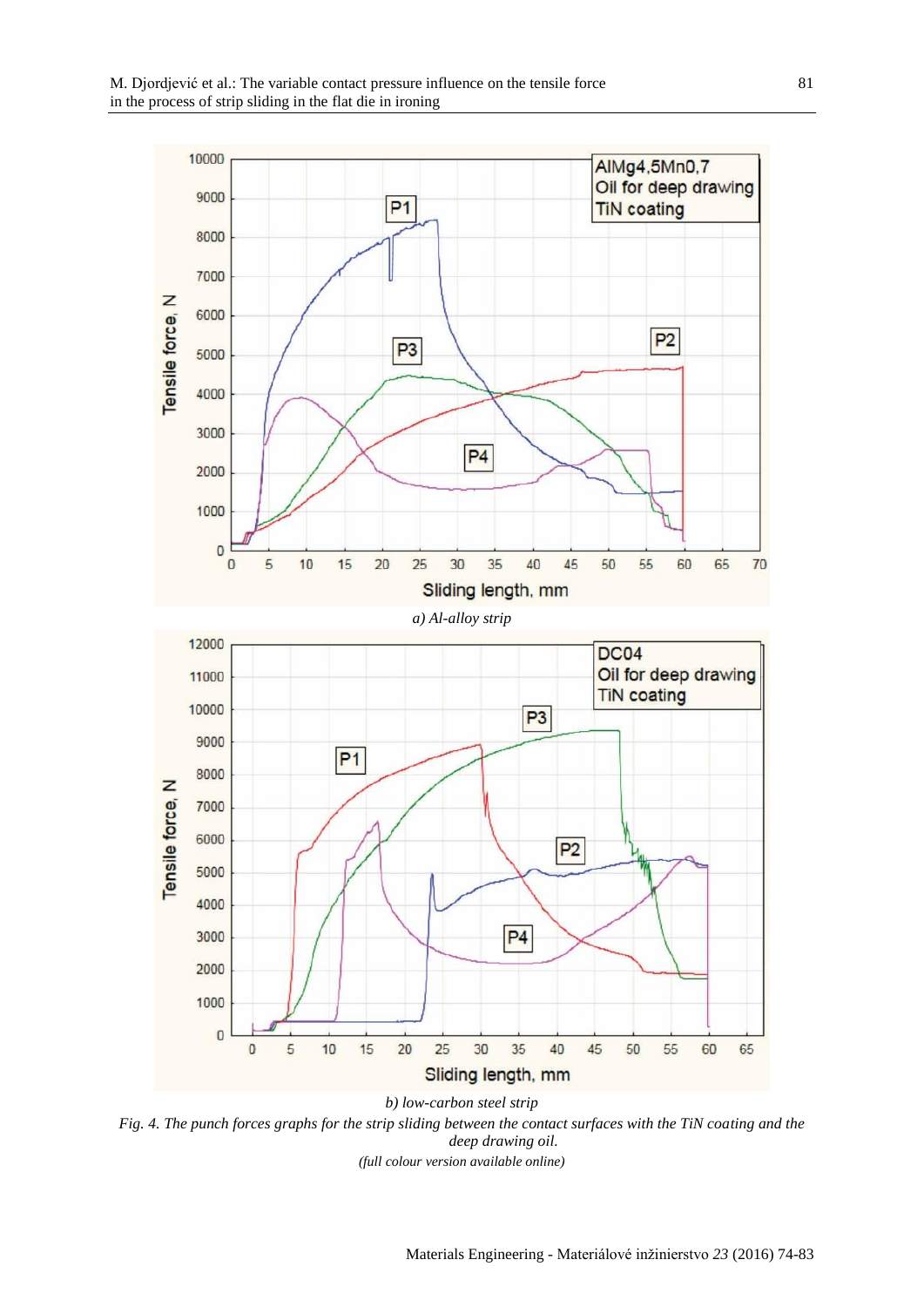## **4. Conclusion**

Based on the conducted research, the following conclusions can be drawn:

a) Realization of this experimental apparatus and obtained results has the broader significance as the alternative approach in an area of the high technology. With the adequate changes in the mechanical part of the device, as well as in the control system, it is possible to investigate the influence of the drawing bead at the thin sheet flange, by setting the variable pressure;

b) The character of the punch force response shows that by the adequate combination of the simultaneous action of the contact pressure and the friction conditions one can influence the thin sheet forming process in a substantial and controlled manner;

c) The optimal combination of the tribological conditions and the variable pressure implies producing the tool's contact surfaces with the least roughness, application of the lubricant with good lubricating properties and the pressure variation with the more intensive decreasing trend in the first half of the step (P4). It is recommended to avoid the increasing pressure variation functions (P2 and P3), especially when the lubricant with worse properties is applied;

d) Application of the new materials, like the thin sheets made of the high strength steels, thin sheets with anti-corrosive coatings, stainless steel thin sheets, laminate and TWB thin sheets, etc. represents additional possibilities for using this apparatus in further investigations.

The presented results show that by the adequate selection of functional relation between the contact pressure and the tribological conditions one can successfully control the thin sheet sliding at the flange in the ironing process. In that way, it is contributed to better understanding of the material behavior at the flange and to minimizing the numerous

problems that are accompanying this process in the real manufacturing conditions.

# *Acknowledgement*

*This research was partially financially supported by European regional development fund and Slovak state budget by the project "Research Center of the University of Žilina" - ITMS 26220220183 and by the Ministry of Education, Science and Technological Development of Republic of Serbia through grants: ON174004, TR32036, TR34002, TR35024 and TR33015.*

# **Note**

The shorter version of this research was presented at the SEMDOK 2016 International Seminar, 27. – 29. January, 2016, Terchová, Slovak Republic, reference [16].

## **References**

- [1] L. Fratini, S. L. Casto, E. L. Valvo: J. Mats. Process. Technol. 172(26) (2006)16-21.
- [2] E.D. Szakaly, J.G. Lenard: J. Mats. Process. Techno. 210(30) (2010) 868-876.
- [3] L. Figueiredo, A. Ramalho, M. C. Oliveira, L.F. Menezes: Wear 271 (2011) 1651-1657.
- [4] J. Coello, V. Miguel, A. Martinez, F.J. Avellaneda, A. Calatayud: Wear 305 (2013) 129-139.
- [5] A. Yanagida, A. Azushima: CIRP Annals-Manufac. Technol. 58 (2009) 247-250.
- [6] A.V. Manoylov, M.J. Bryant, H.P. Evans: Tribology International 65(21) (2013) 248-258.
- [7] J. Kondratiuk, P. Kuhn: Wear 272 (2011) 839-849.
- [8] A. Ghiotti, S. Bruschi: Wear 271 (2010) 2454-2458.
- [9] B.H. Lee, Y.T. Keum, R.H. Wagoner: J. Mats. Process. Technol. 130-131 (2002) 60–63.
- [10]L. Kirkhorn, V. Bushlya, M. Andersson, J.E. Stahl: Wear 302 (2013) 1268-1278.
- [11]B.D. Bachchhav, G.S. Lathkar, H. Bagchi: Indus. Lubrication and Tribology 66(6) (2014) 640-644.
- [12]M. Kalbarczyk, R. Michalczewski, W. Piekoszewski, M. Szczerek: Eksploatacja